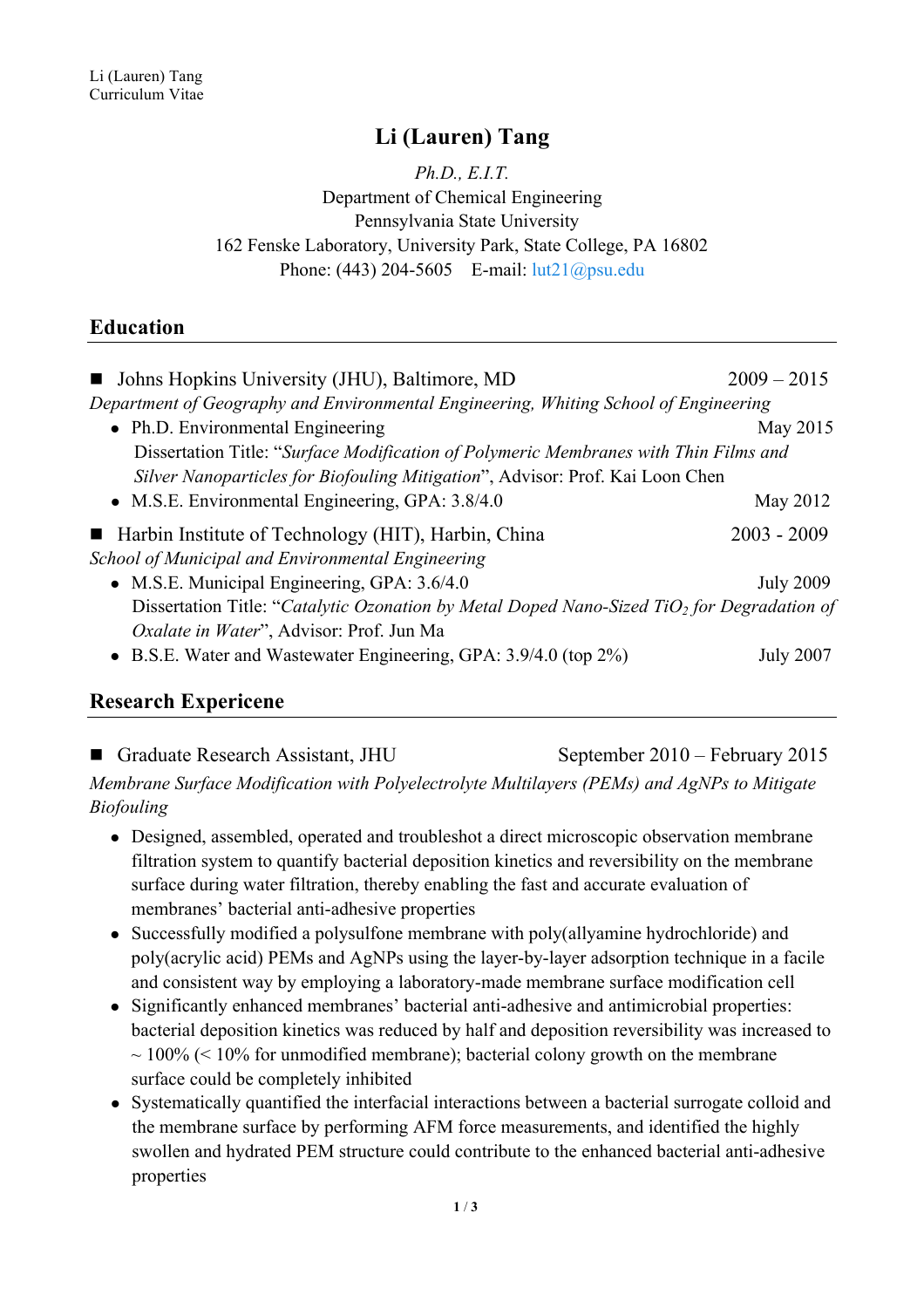#### Li (Lauren) Tang Curriculum Vitae

*Membrane Surface Modification with Bioinspired Polydopamine (PDA) and AgNPs Formed in situ to Mitigate Biofouling*

- Fabricated polysulfone membranes by phase inversion method and optimized the fabrication parameter and procedure
- Successfully developed an efficient and facile membrane surface modification method with PDA and AgNPs formed *in situ*
- Greatly enhanced membrane's bacterial anti-adhesive properties: bacterial deposition kinetics was reduced by 60%, and proved that the enhanced membranes' anti-adhesive properties were contributed to the improved hydrophilicity by PDA coating
- Imparted the membrane with strong antimicrobial properties: bacterial colony growth on the membrane surface was completely inhibited because of AgNPs formed *in situ*

### Graduate Research Assistant, HIT September 2008 - June 2009

*Catalytic Ozonation by Mn or Co Doped Nano-sized TiO2 for Degradation of Organic Pollutants in Water* 

- Modified the nano-TiO<sub>2</sub> catalyst by doping with Mn or Co to enhance its catalytic ozonation efficiencies
- Designed and implemented a semi-batch ozonation system to study catalysts' heterogeneous catalytic ozonation efficiencies
- Enhanced the degradation efficiency of oxalate by ozonation to 90% ( $\leq$  5% for unmodified nano-Ti $O_2$  catalyst)
- Successfully immobilized the nano-TiO<sub>2</sub> catalyst on zeolite that can enhance its separation and reuse efficiencies

# **Publications**

- **n** Zhang, J., Ma, J., Yang Y.X., Tang, L., Catalytic Ozonation by Transition Metal Doped-TiO<sub>2</sub> for Degradation of Nitrobenzene in Water, *China Water & Wastewater*, 2015, ASAP.
- Tang, L., Livi, K.J.T., and Chen, K.L., Polysulfone Membranes Modified with Bioinspired Polydopamine and Silver Nanoparticles Formed *in situ* to Mitigate Biofouling, *Environmental Science & Technology Letters*, 2015, 2(3), 59-65.
- Tang, L., Huynh, K. A., and Chen, K.L., Imparting Antimicrobial and Antifouling Properties to Membranes through Modification with Polyelectrolyte Multilayers and Silver Nanoparticles, *Journal of Colloid and Interface Science*, 2015, 451, 125-133.
- Chen, C., Tang, L., Zhang, X., Liu B.C., Crittenden J., Chen, K.L., and Chen, Y.S., Forming Mechanism Study of Unique Pillar-like and Defect-free PVDF Ultrafiltration Membranes with High Flux, *Journal of Membrane Science*, 2015, 487, 1-11.
- Zhang, J., Yang Y.X., Ma, J., Tang, L., Performance Investigation of Catalytic Ozonation of Oxalate by CoO<sub>x</sub>-TiO<sub>2</sub>, *China Environmental Science*, 2014, 34 (6), 1457-1462.
- Tang, L., Gu, W., Yi, P., Bitter, J.L., Hong, J.Y., Fairbrother, D.H., and Chen, K.L., Bacterial Anti-Adhesive Properties of Polysulfone Membranes Modified with Polyelectrolyte Multilayers, *Journal of Membrane Science*, 2013, 446, 201-211.
- Zhang, J., Ma, J., Yang, Y.X., Tang, L., Liu, B.C., and Wang, S.J., Catalytic Ozonation of Nitrobenzene by Nanosized Rutile TiO<sub>2</sub>, *China Water & Wastewater*, 2010, 26 (7), 103-108.